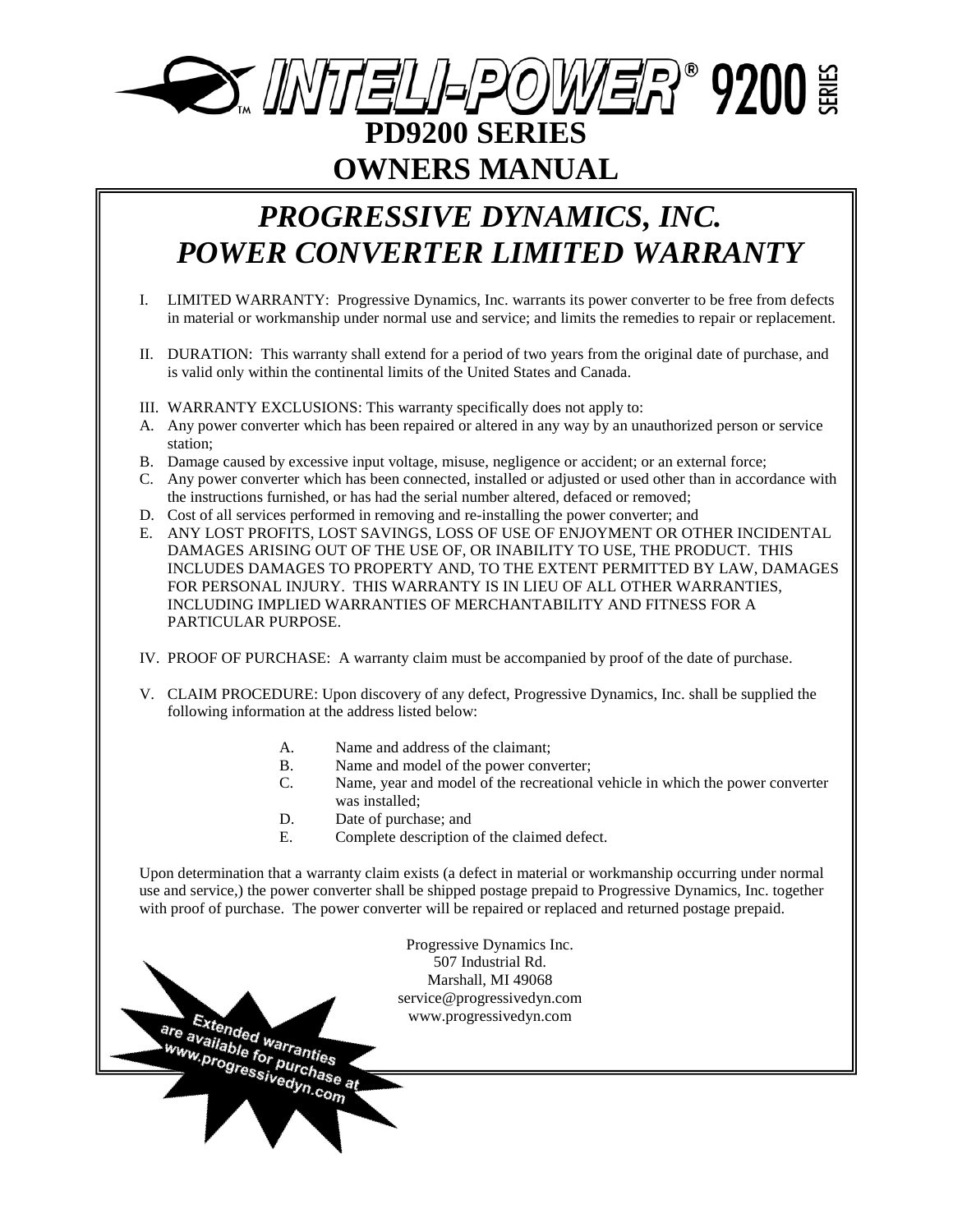#### **FEATURES**

**INTEGRATED CHARGE WIZARD** ... The INTELI-POWER 9200 Power Converter is the intelligent way to charge your RV battery. The built-in Charge Wizard<sup>®</sup> microprocessor constantly monitors the battery voltage then automatically adjusts the converter output voltage to provide the proper charging voltage for fast recharges and long-term maintenance.

**MULTIPLE BATTERY CHARGING** ... INTELI-POWER 9200 has the capability of charging multiple batteries at the same time! They can even charge a combination of different capacity batteries.

**GFCI PROTECTION** ... INTELI-POWER 9200 has the LOWEST ground fault leakage. With this unit, the user can confidently utilize the RV's AC outlets without being concerned about a ground fault interruption of the facilities power source.

**REVERSE BATTERY PROTECTION CIRCUIT** ... If a battery is accidentally hooked up backwards, the converter will be protected. Externally mounted ATC type fuses will blow when a battery is connected in reverse. Replace with same type and rating.

#### **CAUTION**

#### **IF THE REVERSE BATTERY PROTECTION FUSES ARE BLOWN DURING INSTALLATION, CHECK TO SEE THAT THE BATTERY HAS BEEN CONNECTED PROPERLY BEFORE REPLACING THE FUSES. REPLACE THE FUSES ONLY WITH THE SAME TYPE AND RATING AS THE ORIGINAL FUSES. USING OTHER FUSES COULD RESULT IN THE CONVERTER BEING DAMAGED, VEHICLE DAMAGE, INJURY OR OTHER CONSEQUENCES (SEE WARRANTY).**

**SHORT CIRCUIT PROTECTION** ... The "smart" converter, INTELI-POWER 9200, senses, within millionths of a second, if the output terminals have been shorted. If this condition should occur the converter first limits the current. Should the condition continue to exist the converter then reduces the current output, within thousandths of a second. The INTELI-POWER 9200 was designed to protect itself. Once the "short circuit" has been corrected the INTELI-POWER 9200 will automatically return to normal operating conditions.

**THERMAL PROTECTION** ... If an over temperature condition should occur due to air flow obstruction or improper installation, the INTELI-POWER 9200 senses the condition and decreases power output until the unit returns to normal operating temperature. The converter will return to full output capacity as it cools down.

**IGNITION PROTECTION** ... All INTELI-POWER 9200 series converters are ignition protected.

**INTERNAL COMPONENT COOLING** ... The INTELI-POWER 9200 series of converters are equipped with a variable speed cooling fan. The fan will only run at the speed needed to prevent the converter from overheating and shutting down. Running the fan at lower speeds where possible will reduce the audible noise generated by the fan while protecting the converter from excess heat. The location of the fan allows for the maximum cooling of both the case and components.

**OVERVOLTAGE PROTECTION** ... If the Input Voltage exceeds a preset limit the converter will shutdown to prevent damage. The unit will return to normal operation when the voltage returns to normal

The INTELI-POWER series of power converters have undergone tens of thousands of hours of strenuous engineering testing to insure years of trouble free operation. These converters have been designed and tested to provide maintenance free operation.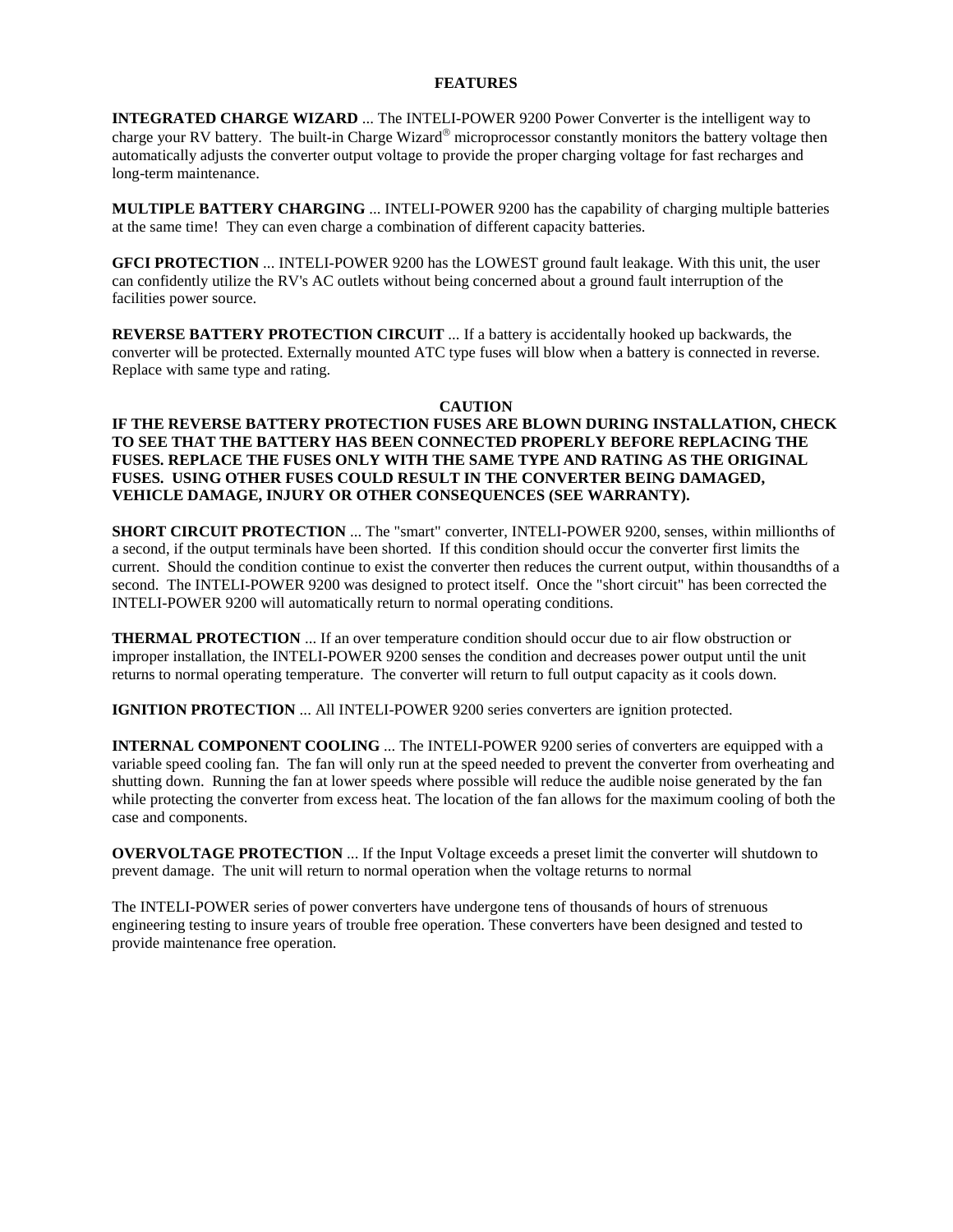#### **GENERAL INFORMATION**

The INTELI-POWER 9200 series power converters are state-of-the-art electronic converter / battery chargers.

Their compact size and quiet operation gives greater flexibility in selecting the mounting location for either OEM installation or after market replacement.

The INTELI-POWER 9200 series converters have the Charge Wizard controlled charging module built in. The Charge Wizard is a microprocessor-controlled device incorporated in Progressive Dynamics 9200 Series Inteli-Power Converters. It constantly monitors the RV battery, and then automatically adjusts the converter output voltage based on its charge status. The Charge Wizard has four (4) operating Modes (BOOST, NORMAL, STORAGE and EQUALIZE). Each Mode is automatically selected by the Charge Wizard and ensures a fast yet safe recharge for your RV battery. See chart below for details.



The chart below shows the amount of time it took a converter set to three different output voltages to recharge a 125AH (Amp Hour) battery after it was discharged to 10.5 volts.



**14.4 Volts (Boost Mode***)* – Returned the battery to 90% of full charge in approximately 8 hours. The battery reached full charge in approximately 11 hours.

**13.6 Volts (Normal Mode)** – Required 40 hours to return the battery to 90% of full charge and 78 hours to reach full charge.

**13.2 Volts (Storage Mode)** – Required 60 hours to return the battery to 90% of full charge and 100 hours to reach full charge.

The integrated Charge Wizards ability to change the output voltage of the converter will significantly reduce the amount of time it takes to recharge your RV battery. The lower voltage for Storage Mode prevents gassing and reduces water loss during long-term storage.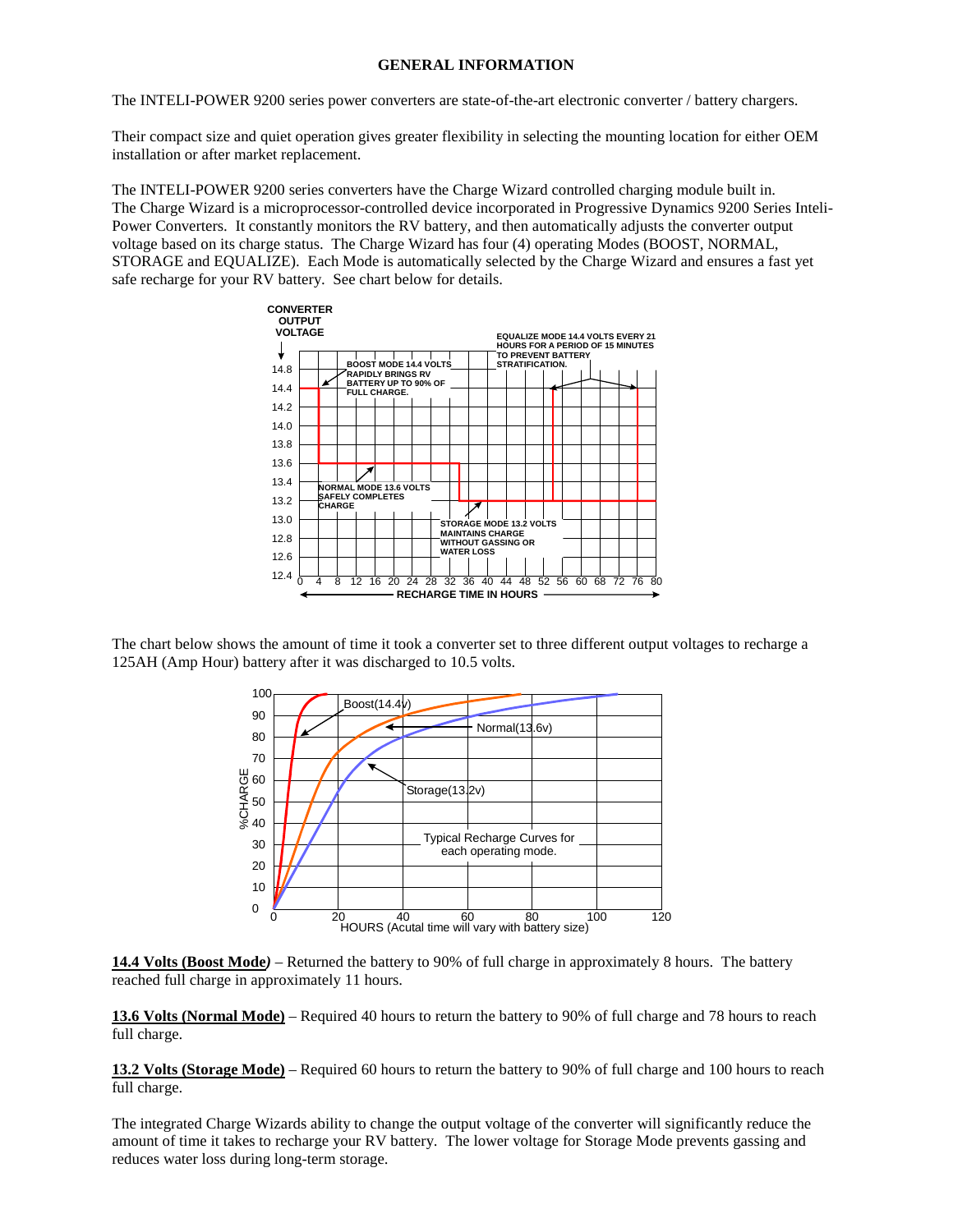#### **GENERAL OPERATION**

The INTELI-POWER 9200 series will supply "clean" nominal 13.6 VDC (Normal Mode) power from input voltages that range from 90-130 VAC (205-265 VAC for 92xx-230 models).

The INTELI-POWER 9200 series of converters are primarily designed for use with a battery, however, the output of the INTELI-POWER 9200 converters are a regulated, filtered DC voltage that can power sensitive electronics without the need for a battery or other filtering.

# **NOTE**

At normal input voltages the full load rated capacity is available.

At input voltages less than 105 VAC (205 VAC for 92xx-230 models) the converter may not supply full rated output capacity. The full rated load is available for load, battery charging or both. When functioning as a regulated battery charger the INTELI-POWER 9200 converters have nominal voltage output of 13.6 VDC. The system was designed to sense voltage on the battery and automatically selects one of 3 operating modes (normal, boost and storage) to provide the correct charge level to the batteries.

**BOOST MODE:** If the converter senses that the battery voltage has dropped below a preset level the output voltage is increased to approximately 14.4 volts DC to rapidly recharge the battery.

**NORMAL MODE:** Output voltage set at approximately 13.6 volts DC.

**STORAGE MODE:** When the converter senses that there has been no significant battery usage for 30 hours the output voltage is reduced to 13.2 volts DC for minimal water usage. When in storage mode the microprocessor automatically increases the output voltage to 14.4 volts DC for 15 minutes every 21 hours to help reduce sulfation of the battery plates.

#### **CAUTION**

## **IT IS IMPORTANT THAT THE FLUID LEVEL OF ANY CONNECTED BATTERIES BE CHECKED ON A REGULAR BASIS. ALL BATTERIES WILL "GAS" AND LOSE SOME FLUIDS WHEN CONTINUOUSLY CONNECTED TO ANY CHARGING SOURCE.**

#### **REMOTE PENDANT**

**NOTE:** Your Inteli-Power 9200 Converter/Charger may have been supplied with a *Remote Pendant.* The *Remote Pendant* is optional on OEM but is included with all retail models and plugs in to the accessory port of the 9200 Converter/Charger.

While the built-in Charge Wizard automatically determines which operating mode is best suited to recharge or maintain optimum battery condition, the *Remote Pendant* allows for manual override and has an indicator light(s) to indicate the mode of operation.

**BOOST MODE** – Indicated by green LED remaining on.The output voltage is 14.4VDC to rapidly recharge the battery up to 90% of full charge.

**NORMAL MODE** – When the battery is between 50% and 90% charged, the green LED will flash once per second. When the battery has reached 90% of full charge the green LED will flash 2 - 3 times per second. In this mode the output voltage is 13.6VDC and the converter is safely completing the charge of the battery.

**STORAGE MODE** – Indicated by green LED flashing every 6 - 8 seconds. In this mode the output voltage has been lowered to 13.2VDC, the RV battery is fully charged and the converter is maintaining the charge.

**MANUAL BUTTON -** The manual button has been provided to allow the operator to temporarily override the converter (not recommended) or to verify the converter is operating properly. For manual operation, Press and Hold the button. The indicator light will soon remain "ON" indicating Boost Mode. Continue to hold the button and the light will blink rapidly indicating the converter is in the Normal Mode. Continue to hold the button until the light blinks slowly indicating the converter is now in the Storage Mode. After the manual button is released the converter will stay in the selected mode. When the battery charge status changes, the converter will return to the automatic mode of operation to prevent damage to the battery.

- All times and voltages provided above are approximate. -

*If a REMOTE PENDANT was not provided with your INTELI-POWER 9200 Series Converter/Charger, you can purchase one from your Local RV Dealer or on-line at www.progressivedyn.com*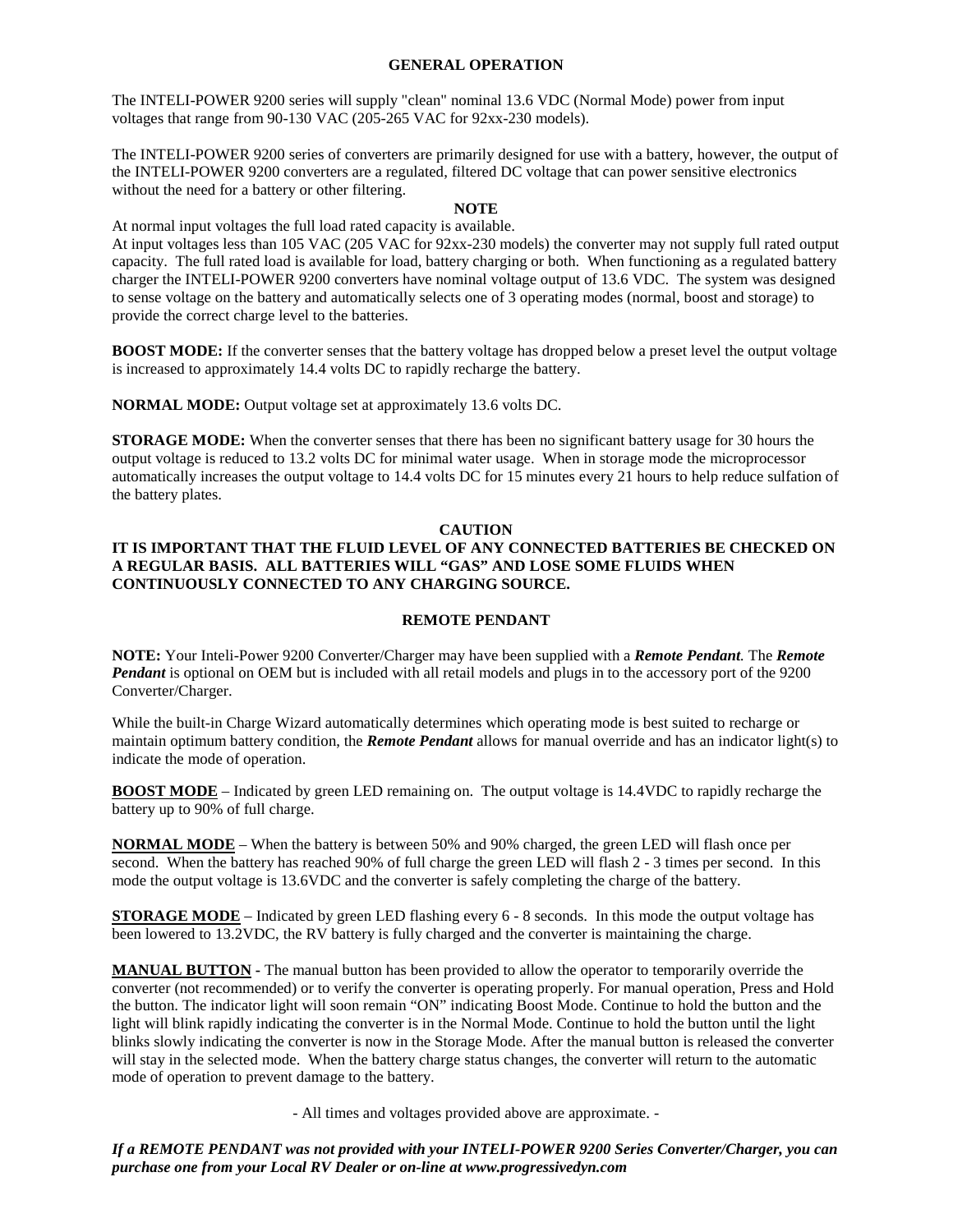#### **INSTALLATION INSTRUCTIONS**

Horizontal mounting of the INTELI-POWER 9200, is recommended although it can be mounted in any position that provides unobstructed ventilation to the fan and vent holes. Secure the converter firmly to the mounting surface using standard fasteners.

The OEM should test the INTELI-POWER 9200 under full load conditions in its intended mounting location. This will insure that there is sufficient unobstructed ventilation to the converter allowing it to operate at its maximum rated load. Failure to provide adequate ventilation to the converter will cause the converter output to be reduced as it responds to ambient conditions.

#### **THE INTELI-POWER 9200 CONVERTERS ARE NOT DESIGNED FOR ZERO CLEARANCE COMPARTMENTS.**

#### **! ATTENTION ! DO NOT EXCEED 50 IN-LB TORQUE ON THE OUTPUT TERMINALS.**

#### **THE OUTPUT TERMINALS ARE RATED FOR 2 TO 14 GA. COPPER WIRE.**

#### **THE INTELI-POWER 9200 CONVERTERS ARE NOT WEATHER TIGHT OR DESIGNED FOR WET LOCATION MOUNTING. THEY MUST BE PROTECTED FROM DIRECT CONTACT WITH WATER.**

## **DURING THE MANUFACTURING PROCESS AVOID THE INTRODUCTION OF FOREIGN MATERIALS INTO THE CASE AS THIS COULD CAUSE A MALFUNCTION OF THE CONVERTER.**

| <b>PROBLEM</b>                                                        | <b>POSSIBLE CAUSES</b>                                                                                                                                       | <b>ACTION</b>                                                                             |
|-----------------------------------------------------------------------|--------------------------------------------------------------------------------------------------------------------------------------------------------------|-------------------------------------------------------------------------------------------|
| 1. No Output                                                          | Proper AC power not connected                                                                                                                                | Connect power supply                                                                      |
|                                                                       |                                                                                                                                                              | Check AC distribution panel for proper operation                                          |
|                                                                       | <b>External Fuses Blown</b>                                                                                                                                  | Check for Reverse Polarity                                                                |
|                                                                       |                                                                                                                                                              | Replace Fuses with same type and rating                                                   |
|                                                                       | <b>Short Circuit</b>                                                                                                                                         | Trace RV Circuits for possible fault                                                      |
|                                                                       | Unit has shutdown due to overheating                                                                                                                         | Check air flow                                                                            |
|                                                                       |                                                                                                                                                              | Allow unit to cool                                                                        |
|                                                                       | Unit has shutdown due to over voltage<br>(Also see Item 5 below)<br>(No over voltage protection for 230V units)                                              | Check input voltage                                                                       |
|                                                                       |                                                                                                                                                              | Converter will shut down if the input voltage exceeds 132 Volts                           |
|                                                                       |                                                                                                                                                              | Correct Input Voltage                                                                     |
| <b>External Fuses</b><br>Blown                                        | Reverse Battery Hook Up                                                                                                                                      | Correct Hook up and replace Fuses with same type and rating                               |
| 3. Converter cycles on & off                                          | Compartment gets too hot                                                                                                                                     | Check air flow to the converter                                                           |
|                                                                       |                                                                                                                                                              | Improve Ventilation to the compartment                                                    |
| 4. Low Output                                                         | <b>Excessive Load for Converter</b>                                                                                                                          | Reduce load requirements or Install Larger Converter                                      |
|                                                                       | Input Voltage not between 105-130 VAC<br>(205-265 VAC for 230V units)                                                                                        | Correct input supply voltage                                                              |
|                                                                       | <b>Bad Battery Cell(s)</b>                                                                                                                                   | <b>Replace Battery</b>                                                                    |
| 5. Intermittent or no Output on<br>Generator, works on Shore<br>Power | Unit has shutdown due to over voltage.                                                                                                                       | Add another load to the generator, this may reduce the "spikes" to<br>an acceptable level |
|                                                                       | Some generators exhibit excessive voltage<br>spikes on the AC power output, this may cause generator<br>the over voltage protection to shut the unit<br>down | Contact generator manufacturer for possible defect in the                                 |

# **TROUBLE SHOOTING GUIDE**

Do not replace the converter unless the following checks have been performed:

- 1. Loosen the screw on the positive terminal and disconnect the positive wire. Read the converter output voltage using a DC voltmeter. If the voltage is above 13 volts, the converter is working properly.
- 2. If the converter output is zero volts, use an AC voltmeter to check for proper voltage at the AC outlet that the converter is plugged into. This voltage should be between 105 and 130 volts (206 and 265 volts for 230V models).
- 3. Check the fuses located at the front of the converter. These fuses will only blow if the battery or DC output leads were connected in reverse, even for a moment. Replace the fuses and repeat step 1.